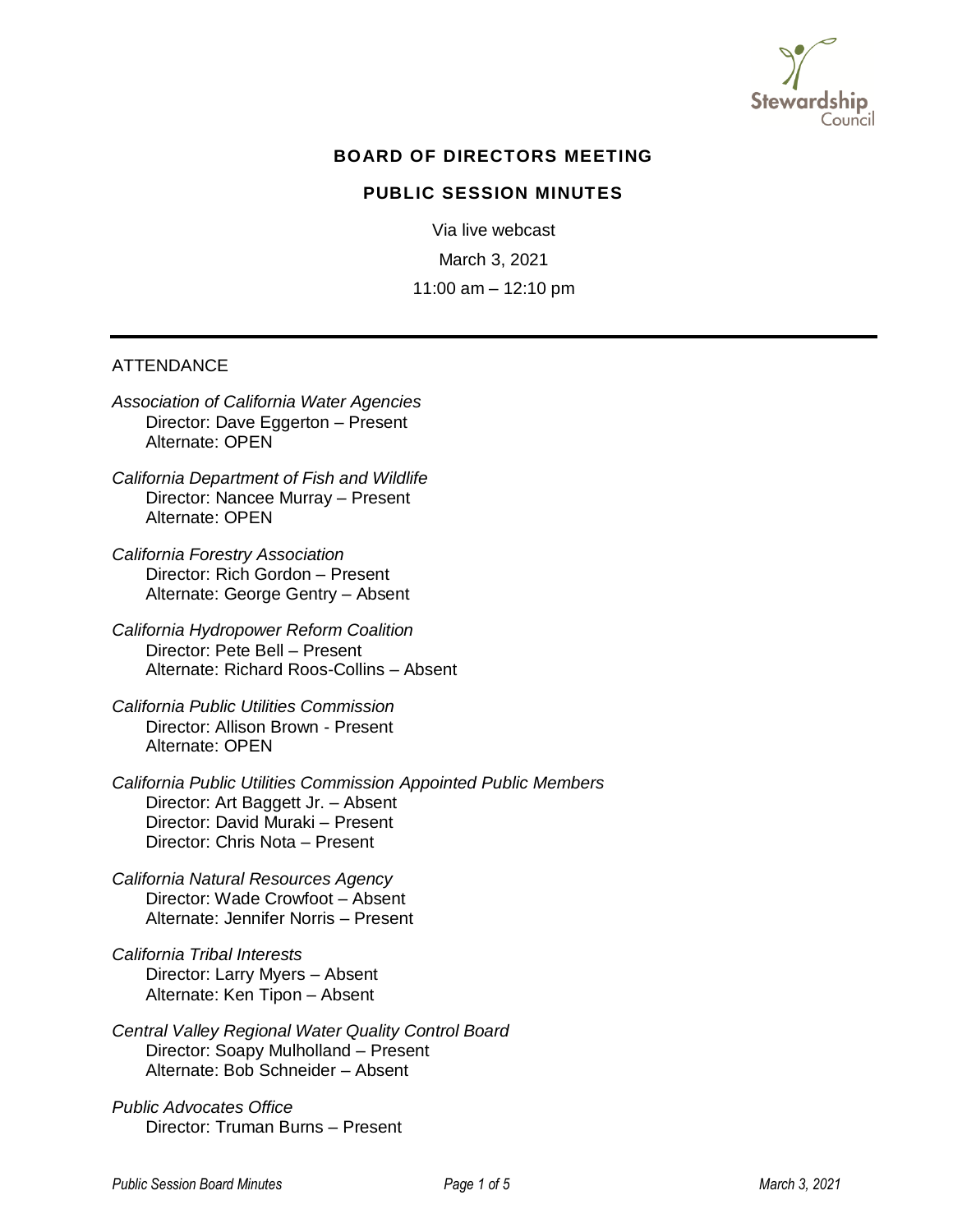

Alternate: Julie Halligan - Present

*Pacific Gas & [Electric Company](http://stewardshipcouncil.org/about_us/board_roster.htm)* Director: Mike Schonherr – Present Alternate: Rebecca Doidge - Absent

*Rural County Representatives of California* Director: Lee Adams – Present Alternate: Miles Menetrey – Present

*State Water Resources Control Board* Director: DeeDee D'Adamo – Absent Alternate: Jeffrey Parks – Present

*Trust for Public Land* Director: Dave Sutton – Absent Alternate: John McCamman - Present

*U.S. Forest Service* Non-Voting Liaison: Jerry Bird - Absent

# **STEWARDSHIP COUNCIL STAFF**

Executive Director Heidi Krolick Director Programs and Administration Erin Healy Deputy Director of Land Conservation Steve Schweigerdt Land Conservation Project Manager Megan Tolbert Office Administrator Robyn White Finance and Compliance Administrator Debbie Daugherty

#### **OTHERS**

Annie Cunial, Director, Outdoor Education, Sky Mountain, San Joaquin County Office of Education (SJCOE) George Berla, CFA, Berla Investment Consultants Corey Berla, CFA, Berla Investment Consultants Greg Williams, Executive Director, Sierra Buttes Trail Stewardship Sarah Hug, PG&E Staff Representative Jaimes Swenson, PG&E Staff Representative Cheryl Davis, PG&E Staff Representative Ricky Prows, Maidu Summit Consortium Molly McGettigan, Public Member Les Hall, Public Member Tom Tisch, Public Member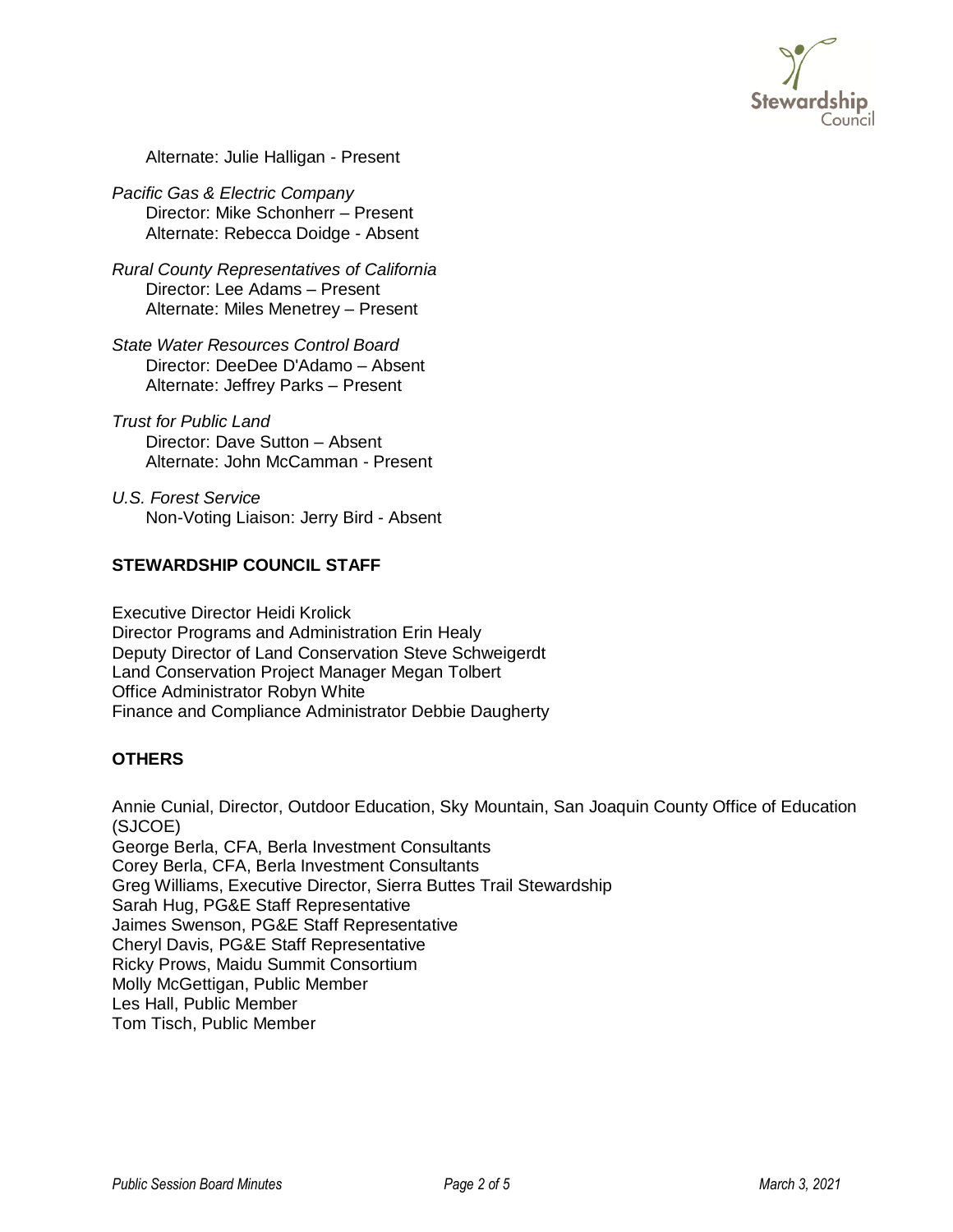

# **SUMMARY OF ACTIONS AND RESOLUTIONS TAKEN BY THE BOARD AT THIS MEETING**

- Adoption of the minutes of the December 9, 2020 Board of Directors meeting. **(Consent calendar item)**
- Approval of the revisions to the 2021 budget as presented.
- Approval of the proposed enhancement grant of \$253,000 to Sierra Buttes Trail Stewardship for the Bucks Lake Trail System.

# **ATTENDANCE AND QUORUM**

Stewardship Council Board Vice President and Acting Chair Soapy Mulholland called the roll, declared a quorum, and called the meeting to order.

# **CONFLICT OF INTEREST DISCLOSURES**

Ms. Mulholland asked if any Board members had a conflict of interest with regard to any of the proposed actions. There were none.

#### **PUBLIC COMMENTS**

Annie Cunial, Director, Outdoor Education, Sky Mountain, SJCOE provided a presentation on SJCOE's plans for Sky Mountain Outdoor Education Center. She reviewed activities planned for the camp and provided information on how SJCOE is preparing to welcome students. She thanked the Board for the Council's support.

Deputy Director of Land Conservation Steve Schweigerdt introduced Greg Williams, Executive Director of the Sierra Buttes Trail Stewardship (SBTS). Mr. Williams gave a brief overview of SBTS and thanked the Board for their consideration of the Bucks Lake Trail System enhancement grant.

# **CONSENT CALENDAR**

The Board approved the consent calendar items as noted above in the summary of actions and resolutions taken at Board meeting.

#### **FIDUCIARY COMMITTEE**

Fiduciary Committee Chair Truman Burns introduced the duties of the committee. He then turned the meeting over to Director of Programs and Administration Erin Healy to provide the financial update and details on the 2021 budget revision requested action.

#### **2021 Budget Revision** *(ACTION)*

Ms. Healy explained there had been some adjustments to the 2021 budget due to additional closings that occurred after the 2020 budget was approved but prior to the end of the 2020 calendar year which resulted in expenditures in 2020 rather than 2021 including a \$2.5M enhancement grant to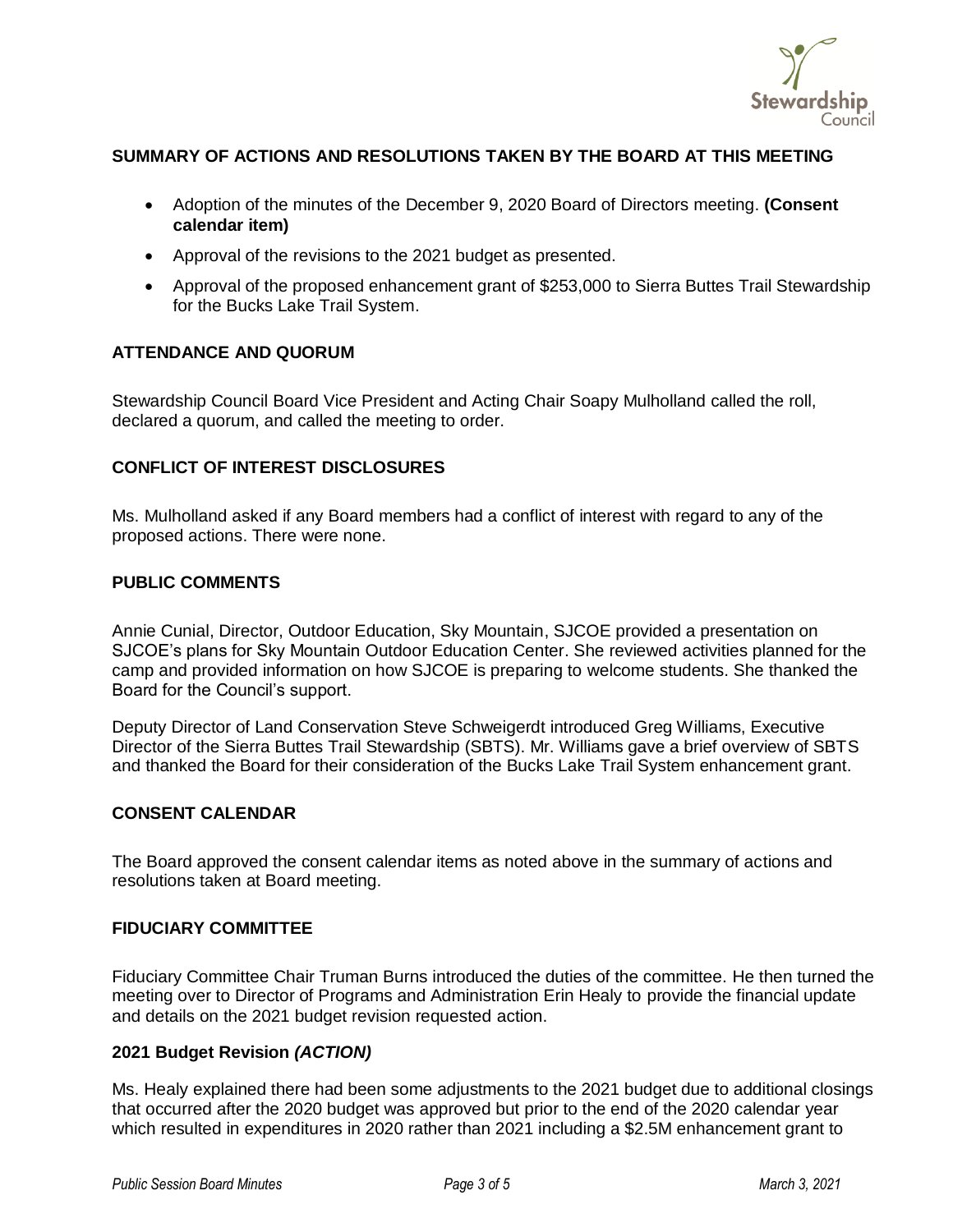

SJCOE with the closing of Sky Mountain Camp. The result was an approximate \$3.1Mreduction in the 2021 budget.

After an opportunity for Board questions and discussion, the Board approved the 2021 Revised Budget as presented.

#### **Presentation by Berla Investment Consulting**

George and Cory Berla addressed the board with detailed fund trend data. They explained that the Stewardship Council is only invested in the fixed income market, particularly short term mutual and money market funds. They discussed other options of investment but stated considering the Council's upcoming dissolution they would not recommend changes to the Council's investment strategy, and suggested no modifications to the investment policy for the time being. Mr. Burns thanked the Berlas for their update.

#### **WATERSHED PLANNING COMMITTEE**

After Ms. Mulholland introduced the duties of the committee, she turned the meeting over to Mr. Schweigerdt.

#### **Approval of the Bucks Lake Trail System enhancement grant** *(ACTION)*

Mr. Schweigerdt reviewed the proposal from the Sierra Buttes Trail Stewardship (SBTS) for an enhancement grant in the amount of \$253,000 for construction of a new 6.2 mile multiuse trail system at the Bucks Lake planning unit to enhance public recreation and increase safe access to regional trails. He explained the trail system will be sustainably designed to minimize long term maintenance and impacts to natural resources.

After an opportunity for Board questions and discussion, the Board approved the action as described above in the summary of actions and resolutions taken at the Board meeting.

#### *Land Conservation Program Update*

Mr. Schweigerdt provided the Board with an update regarding the Land Conservation Program. He reported 61 transactions had closed escrow as of December 31, 2020 with 35 transactions remaining to close.

#### **FINAL PUBLIC COMMENTS**

There were none.

#### **BOARD MEMBER ANNOUNCEMENTS**

Lee Adams welcomed Rural Counties Representatives of California (RCRC) new board alternate Miles Menetrey to the Board.